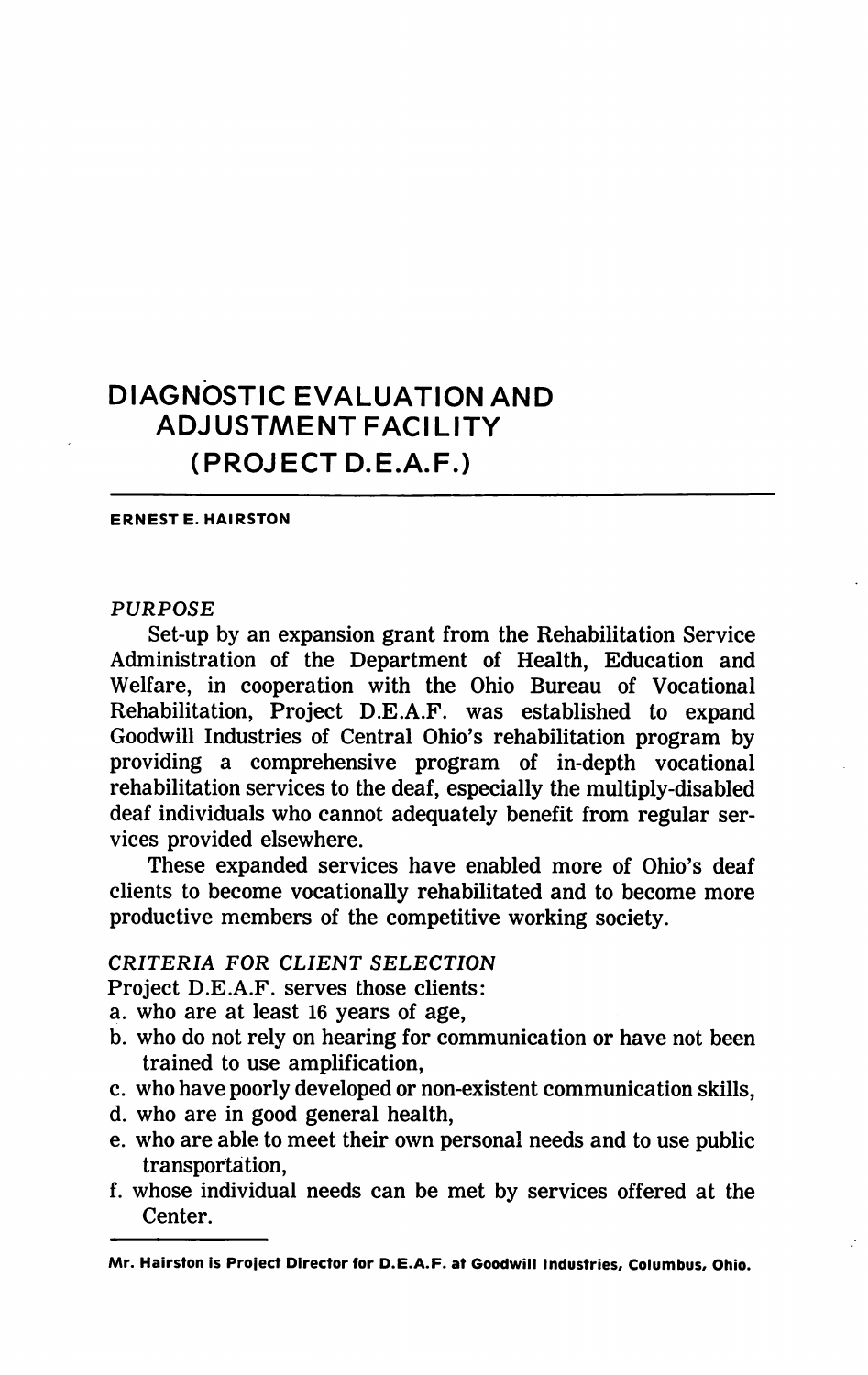#### DIAGNOSTIC EVALUATION AND ADJUSTMENT FACILITY 25

₿

Ĵ

A composite sketch of the average client presents a semiliterate, educationally deprived deaf individual, about 20 years old, who is also slightly mentally retarded and emotionally im mature; who has been dismissed from or has dropped out of a school for the deaf at an early age and or has attended special classes (oral oriented) in a public school; who functions on the second to third grade educational level; who was unemployed during the past year and has never held other than odd jobs; who lives with parents or relatives; who is not socially accepted by average or above average deaf persons; who knows a few signs-but uses mostly homemade signs and gestures with some attempted "mouthing" of words; and who has no idea of preference as to the type of work he would like to do.

The above is a description of the average client and fits the majority of our referrals; however, exceptions are noticed in in dividual clients. The ages range from 16 to 54; communication skills fluctuate from non-existent to pure oral or completely manual; some have no formal education, whereas others have completed 12th grade in public schools; nearly all are socially and or emotionally immature; many have never worked before, while others have had a variety of jobs-some skilled. Disabilities, in addition to hearing loss, include mental retardation, epilepsy, cerebral palsy, brain damage, illiteracy, social and emotional immaturity, partial sight, hyperactivity, sociopathic behavior, and educational deprivation.

25 per cent, or 31 of the 124 clients, were either referred from state institutions, such as Columbus State Institute and Orient State Hospital or have been committed at one time or another.

During this report period, which covers 9 months, 61 additional clients enrolled in the Project, bringing the total number of clients served to 124, including the 24 clients in the Project as of January 7, 1970-77 males and 47 females. OF the 100 clients who are no longer with the Project, 47 are successfully employed, 23 are in training and  $\alpha$  continuing their education, 3 became housewives, and 13 are awaiting follow-up; for the remaining 14 it was judged that further project services, training, or employment was non-feasible, and they were terminated with recommendations for other types of services, such as medical, psychological, etc.

Based on the above figures we have been successful with 73 per cent of the clients who have left the project. When one considers the severity of the cases and the fact that most would not otherwise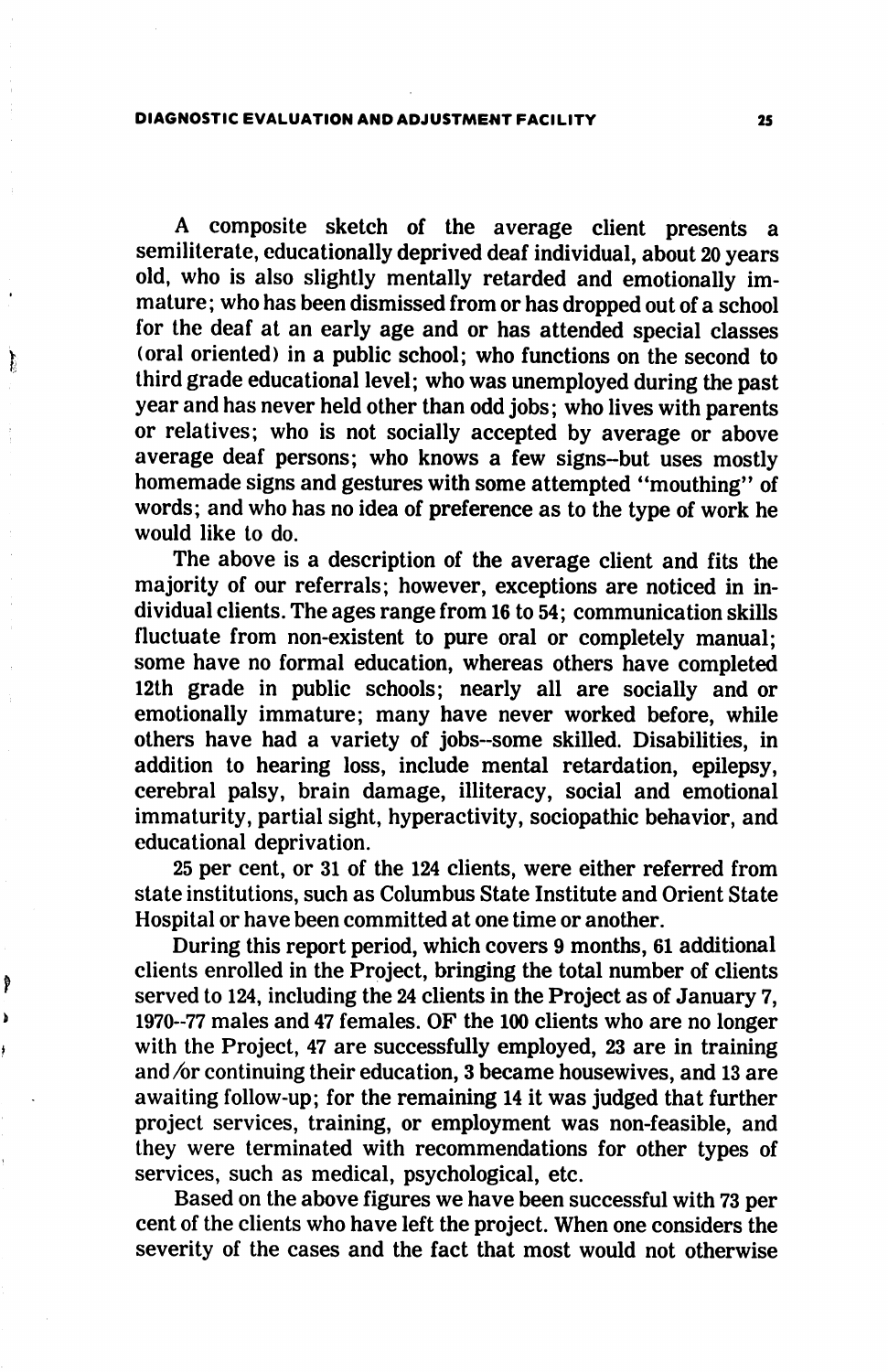have been successfully employed or have received training, the results are commendable. The percentage could be much higher if the 13 clients awaiting follow-up were not hindered by overprotective or unreasonable parents, prejudiced employers, tur nover in counselors, overt behavior or psychological problems. For example, at least three former female clients in their early twenties were not allowed to get jobs or complete their programs because they were "needed at home." Another client, a 24-year-old male, whose only disability was deafness and semi-illiteracy, was with drawn from the project by his mother when she was told her son would have to learn to ride the city buses to and from the Center as part of his work adjustment training. At least 10 of the 13, if not hindered by outside forces, could be working today.

Of the previously mentioned 14 clients for whom services were decided "non-feasible," 12. came from and had to return to state institutions such as Massilon State Hospital, Gallipolis State In stitute, Columbus State Institute, Apple Creek State Hospital, and Orient State Hospital. Although we have had some successful cases referred from state institutions, for a majority (68 per cent) of them, project services were judged non-feasible and they had to return to the institutions. For example, a 17-year-old illiterate, hyperactive, mentally retarded male from Columbus State Institute went through 3 weeks of evaluation and 8 weeks of work adjustment without making much progress. Because of the amount of medication he was required to take he could not stay awake long enough to complete his assigned tasks. Although he received in dividualized tutoring he was only able to learn to print his first name and to imitate a few simple signs. Often he would do mischievous things like turning the thermostat all the way up or vice versa, and pouring water over the pressing machines in the dry cleaning areas. He was unable to learn to use public transportation unaided despite the numerous times he has been shown. Another example is a 23 year-old hard-of-hearing, mentally retarded woman from Orient State Hospital who had enough hearing and speech skills to carry on a fairly good conversation, but who could not read nor write. She would repeatedly violate plant regulations, disregard orders, and refuse to do any assigned task except ironing. She returned to Orient State Hospital and refused to complete her program when she was recommended for the Homemaking Service Training Program, stating that she did not like the other girls in that program.

From the above two examples one is able to obtain an idea of the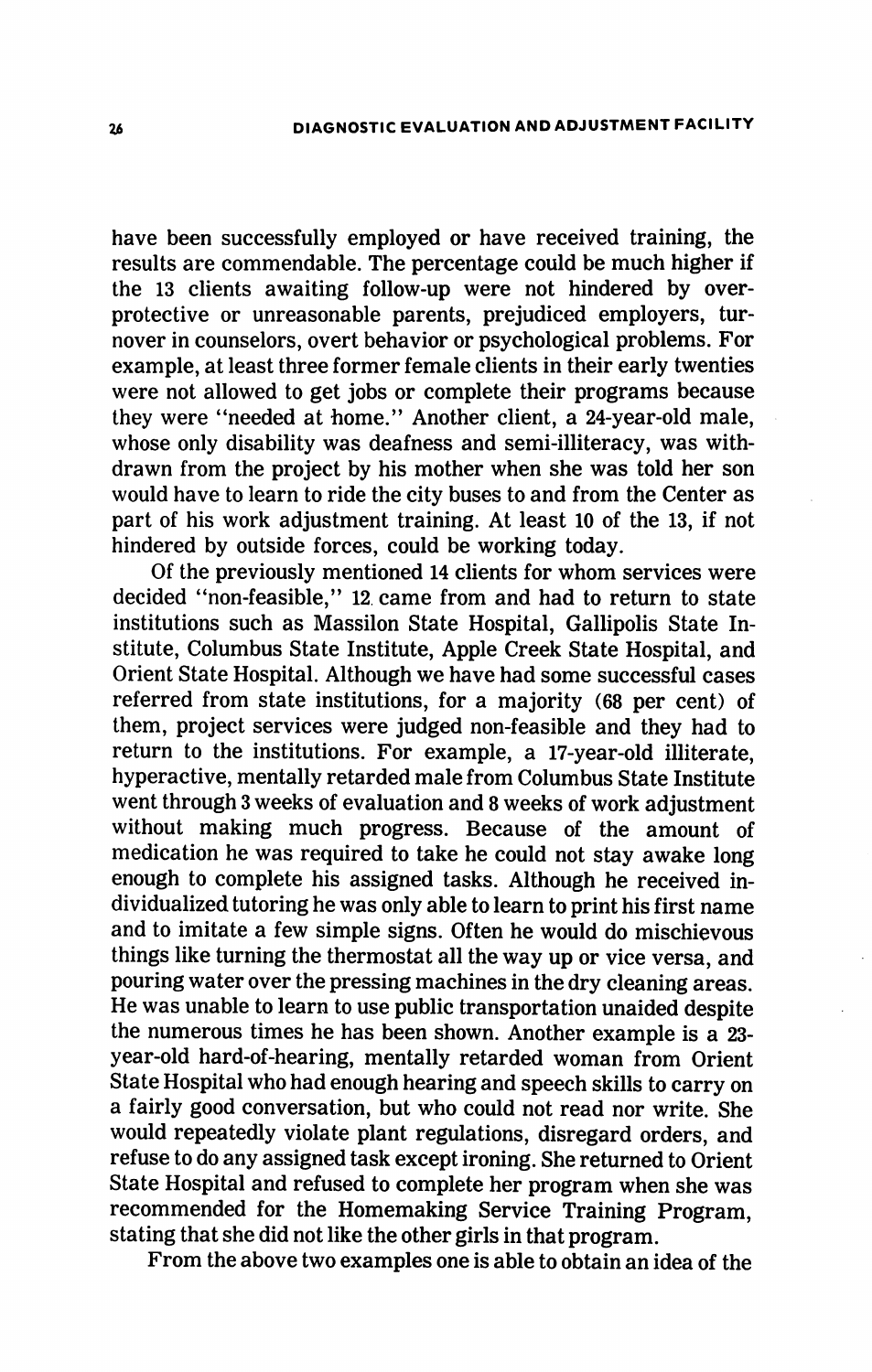type of clients we are not able to rehabilitate unless they are ready for and able to benefit from our services. These 2, as do the other 12, have deeply-rooted problems that the Project, at present, is not designed to solve. Our screening of potential clients is such that we do not reject a case if we think there is a possibility that he could be helped.

#### TRAINING

Training areas include: upholstery, shoe repair, dry cleaning, offset printing - multilith, typing, key punch operation, major ap pliance repair, janitorial, food service, and power sewing. A majority of our clients end up in unskilled jobs  $-$  i.e., assembly line workers, machine helpers, food service workers, and janitors. However, some become postal clerks, steam pressers, keypunch operators, shoe repairmen, small appliance repairmen, and the like. In each job there is an opportunity for advancement or promotion, depending on the individual.

# ACTIVITIES

Along with the on-going services provided by the project (work evaluation, work adjustment, remedial education, sex education, counseling, group sessions, communication classes, occupational and social adjustment classes), recreation has been added. The recreation program consists of weekly bowling games; holiday parties; participation in activities of the deaf community, such as at the Columbus Association of the Deaf Club, and watching basketball games at the School for the Deaf, etc. Although recreational ac tivities are not mandatory for clients, a majority of them par ticipate. This gives the staff opportunities to observe clients in a social setting and to help them evaluate their social adjustment.

Another activity which has been added is a class in grooming for female clients. It especially benefits clients from state in stitutions and those who are socially deprived.

## STAFF

Due to the expanded services within the project it was necessary to hire a project aide whose main duties consist in assisting the work adjustment counselor in providing pre-vocational